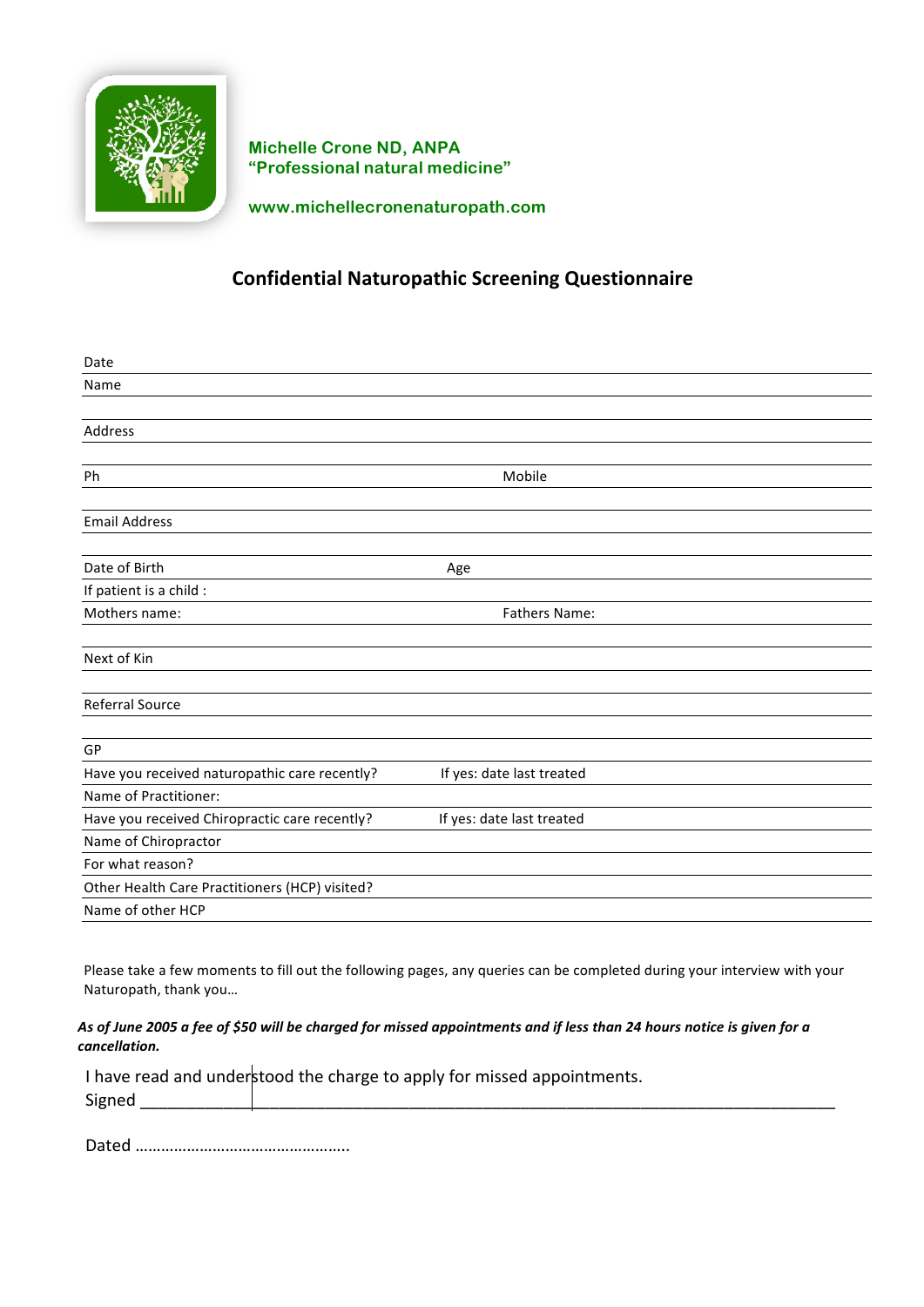## **Confidential Screening Questionairre**

What would you like to achieve by the end of our consult / What is your goal?

Are you willing to make significant lifestyle and dietary changes – such as eliminating wheat or dairy from your diet? I will ask you to do this.

How committed are you in improving? Obtaining and maintaining health takes work and dedication.

What are all symptoms you currently are experiencing? List in order of irritation and severity for you.

How long has each symptom been present?

What are your current diagnoses? How long have you been diagnosed with each one?

### **Digestive System**

Gas, bloating, indigestion or belching? If yes, describe when and frequency.

Describe the frequency and appearance of your bowel movements.

Do you have difficulty waking up?

Do you get dizzy on standing?

Do you have access to a sauna?

What is your blood pressure on average? Last use of antibiotics? What for? Probiotics taken afterwards?

History of being prescribed and taken oral Flagyl, Tetracycline, Antacids, Antifungals, Steroids?

List all medications you are taking  $-$  including over-the-counter.

How many times do you wake up to urinate? What do you do for a living?

### **Sleep**

Do you have regular sleeping habits? How many hours per night? Difficulty with it in any way? Difficulty falling asleep, early riser, nightmares etc: Please Describe. \_\_\_\_\_\_\_\_\_\_\_\_\_\_\_\_\_\_\_\_\_\_\_\_\_\_\_\_\_\_\_\_\_\_\_\_\_\_\_\_\_\_\_\_\_\_\_\_\_\_\_\_\_\_\_\_\_\_\_

\_\_\_\_\_\_\_\_\_\_\_\_\_\_\_\_\_\_\_\_\_\_\_\_\_\_\_\_\_\_\_\_\_\_\_\_\_\_\_\_\_\_\_\_\_\_\_\_\_\_\_\_\_\_\_\_\_\_\_\_\_\_\_\_\_\_\_\_\_\_\_\_\_ \_\_\_\_\_\_\_\_\_\_\_\_\_\_\_\_\_\_\_\_\_\_\_\_\_\_\_\_\_\_\_\_\_\_\_\_\_\_\_\_\_\_\_\_\_\_\_\_\_\_\_\_\_\_\_\_\_\_\_\_\_\_\_\_\_\_\_\_\_\_\_\_\_ \_\_\_\_\_\_\_\_\_\_\_\_\_\_\_\_\_\_\_\_\_\_\_\_\_\_\_\_\_\_\_\_\_\_\_\_\_\_\_\_\_\_\_\_\_\_\_\_\_\_\_\_\_\_\_\_\_\_\_\_\_\_\_\_\_\_\_\_\_\_\_\_\_

### **Lifestyle**

Birth date and the set of Blood type and the Blood type  $\Box$ 

Weight **Example 20** Height **Example 20** Height **Example 20** Height **Example 20** Height **Example 20** Height **Example 20** Height **Example 20** Height **Example 20** Height **Example 20** Height **Example 20** Height **Example 20** He

Are you satisfied with your present weight? Have you ever had a weight problem? Do vou exercise regularly? VES / NO If VES How often?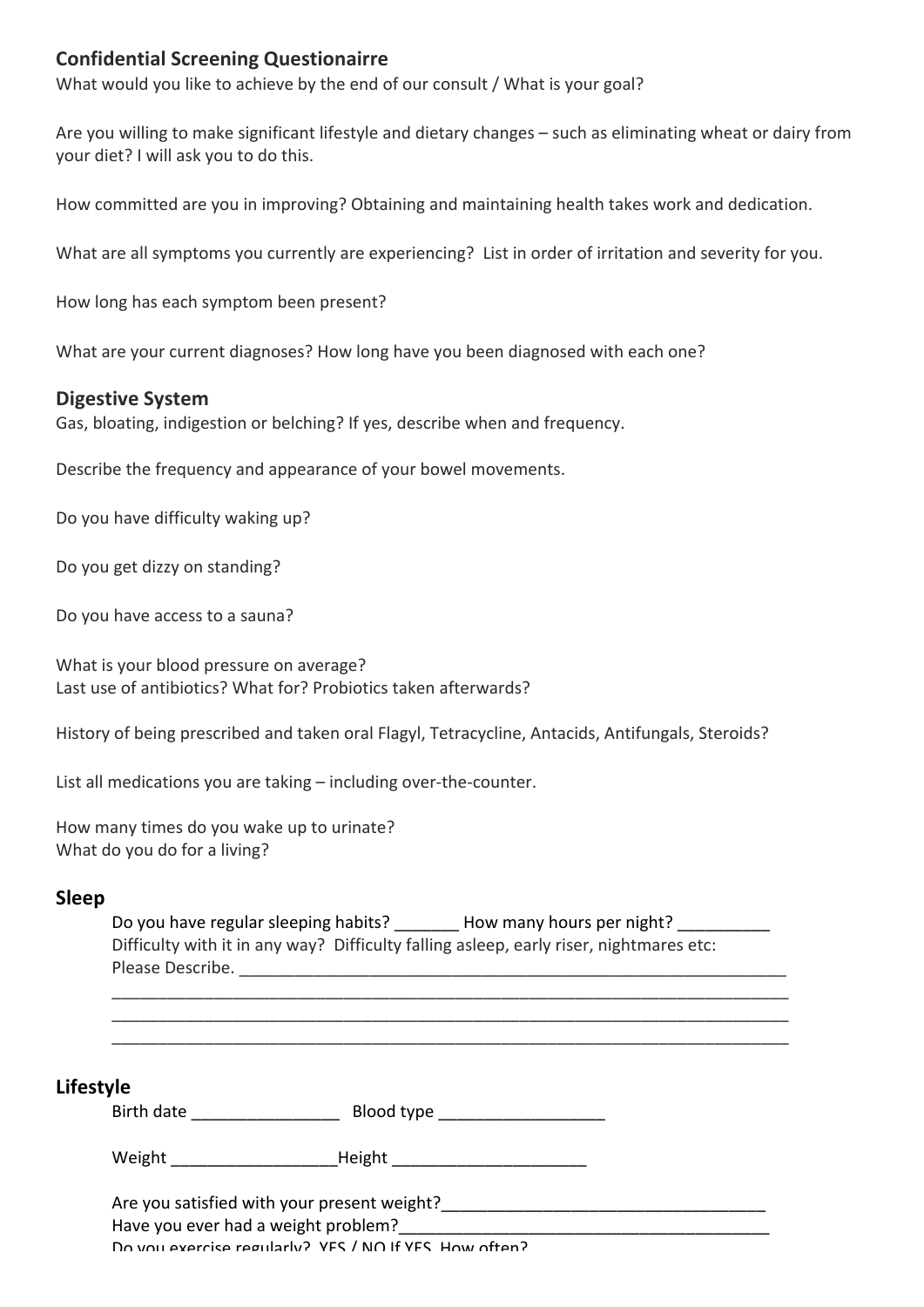Do you challenge yourself to stimulating activities that challenge your brain daily? If so what?

Do you meditate or use any relaxation exercise? What hobbies do you do frequently?

\_\_\_\_\_\_\_\_\_\_\_\_\_\_\_\_\_\_\_\_\_\_\_\_\_\_\_\_\_\_\_\_\_\_\_\_\_\_\_\_\_\_\_\_\_\_\_\_\_\_\_\_\_\_\_\_\_\_\_\_\_\_\_\_\_\_\_\_\_\_\_\_\_

\_\_\_\_\_\_\_\_\_\_\_\_\_\_\_\_\_\_\_\_\_\_\_\_\_\_\_\_\_\_\_\_\_\_\_\_\_\_\_\_\_\_\_\_\_\_\_\_\_\_\_\_\_\_\_\_\_\_\_\_\_\_\_\_\_\_\_\_\_\_\_\_\_

\_\_\_\_\_\_\_\_\_\_\_\_\_\_\_\_\_\_\_\_\_\_\_\_\_\_\_\_\_\_\_\_\_\_\_\_\_\_\_\_\_\_\_\_\_\_\_\_\_\_\_\_\_\_\_\_\_\_\_\_\_\_\_\_\_\_\_\_\_\_\_\_\_

What are the significant stressors in your life? How you dealing with them?

What are your outlets to reduce stress and increase relaxation/amusement?

How often do you play with a pet?

### **Eating and Nutritional assessment:**

Overall, please list your 5 favourite foods: • Overall, please list your 5 favourite drinks:

| ۰. |  |
|----|--|
|    |  |
|    |  |

Any food or drink cravings? List them. What foods do you avoid? List them.

| э<br>. ت                                                                                                       |  |
|----------------------------------------------------------------------------------------------------------------|--|
| 4.                                                                                                             |  |
| <u>.</u>                                                                                                       |  |
| A A The contract the contract and contract the contract of the contract of the contract of the contract of the |  |

\_\_\_\_\_\_\_\_\_\_\_\_\_\_\_\_\_\_\_\_\_\_\_\_\_\_\_\_\_\_\_\_\_\_\_\_\_\_\_\_\_\_\_\_\_\_\_\_\_\_\_\_\_\_\_\_\_\_\_\_\_\_\_\_\_\_\_\_\_\_\_\_\_

\_\_\_\_\_\_\_\_\_\_\_\_\_\_\_\_\_\_\_\_\_\_\_\_\_\_\_\_\_\_\_\_\_\_\_\_\_\_\_\_\_\_\_\_\_\_\_\_\_\_\_\_\_\_\_\_\_\_\_\_\_\_\_\_\_\_\_\_\_\_\_\_\_

\_\_\_\_\_\_\_\_\_\_\_\_\_\_\_\_\_\_\_\_\_\_\_\_\_\_\_\_\_\_\_\_\_\_\_\_\_\_\_\_\_\_\_\_\_\_\_\_\_\_\_\_\_\_\_\_\_\_\_\_\_\_\_\_\_\_\_\_\_\_\_\_\_

\_\_\_\_\_\_\_\_\_\_\_\_\_\_\_\_\_\_\_\_\_\_\_\_\_\_\_\_\_\_\_\_\_\_\_\_\_\_\_\_\_\_\_\_\_\_\_\_\_\_\_\_\_\_\_\_\_\_\_\_\_\_\_\_\_\_\_\_\_\_\_\_\_

\_\_\_\_\_\_\_\_\_\_\_\_\_\_\_\_\_\_\_\_\_\_\_\_\_\_\_\_\_\_\_\_\_\_\_\_\_\_\_\_\_\_\_\_\_\_\_\_\_\_\_\_\_\_\_\_\_\_\_\_\_\_\_\_\_\_\_\_\_\_\_\_\_

\_\_\_\_\_\_\_\_\_\_\_\_\_\_\_\_\_\_\_\_\_\_\_\_\_\_\_\_\_\_\_\_\_\_\_\_\_\_\_\_\_\_\_\_\_\_\_\_\_\_\_\_\_\_\_\_\_\_\_\_\_\_\_\_\_\_\_\_\_\_\_\_\_

\_\_\_\_\_\_\_\_\_\_\_\_\_\_\_\_\_\_\_\_\_\_\_\_\_\_\_\_\_\_\_\_\_\_\_\_\_\_\_\_\_\_\_\_\_\_\_\_\_\_\_\_\_\_\_\_\_\_\_\_\_\_\_\_\_\_\_\_\_\_\_\_\_

Why do you avoid these foods?

What tends to make you feel better?

What tends to make you feel worse?

Do you eat foods containing gluten? YES/NO

• If YES, how often?

Do you smoke? YES/NO

• If YES, how often?

How much alcohol do you drink on average? Why do you drink it? Social? To relax? Like the taste?

How many cups of coffee or caffeinated tea you drink in a day? Energy drinks?

Are you prepared to modify your diet in order to achieve the best outcome for your health? YES/NO 

Are there any obstacles you can see to stop you achieving your goals of healthy eating? \_\_\_\_\_\_\_\_\_\_\_\_\_\_\_\_\_\_\_\_\_\_\_\_\_\_\_\_\_\_\_\_\_\_\_\_\_\_\_\_\_\_\_\_\_\_\_\_\_\_\_\_\_\_\_\_\_\_\_\_\_\_\_\_\_\_\_\_\_\_\_\_\_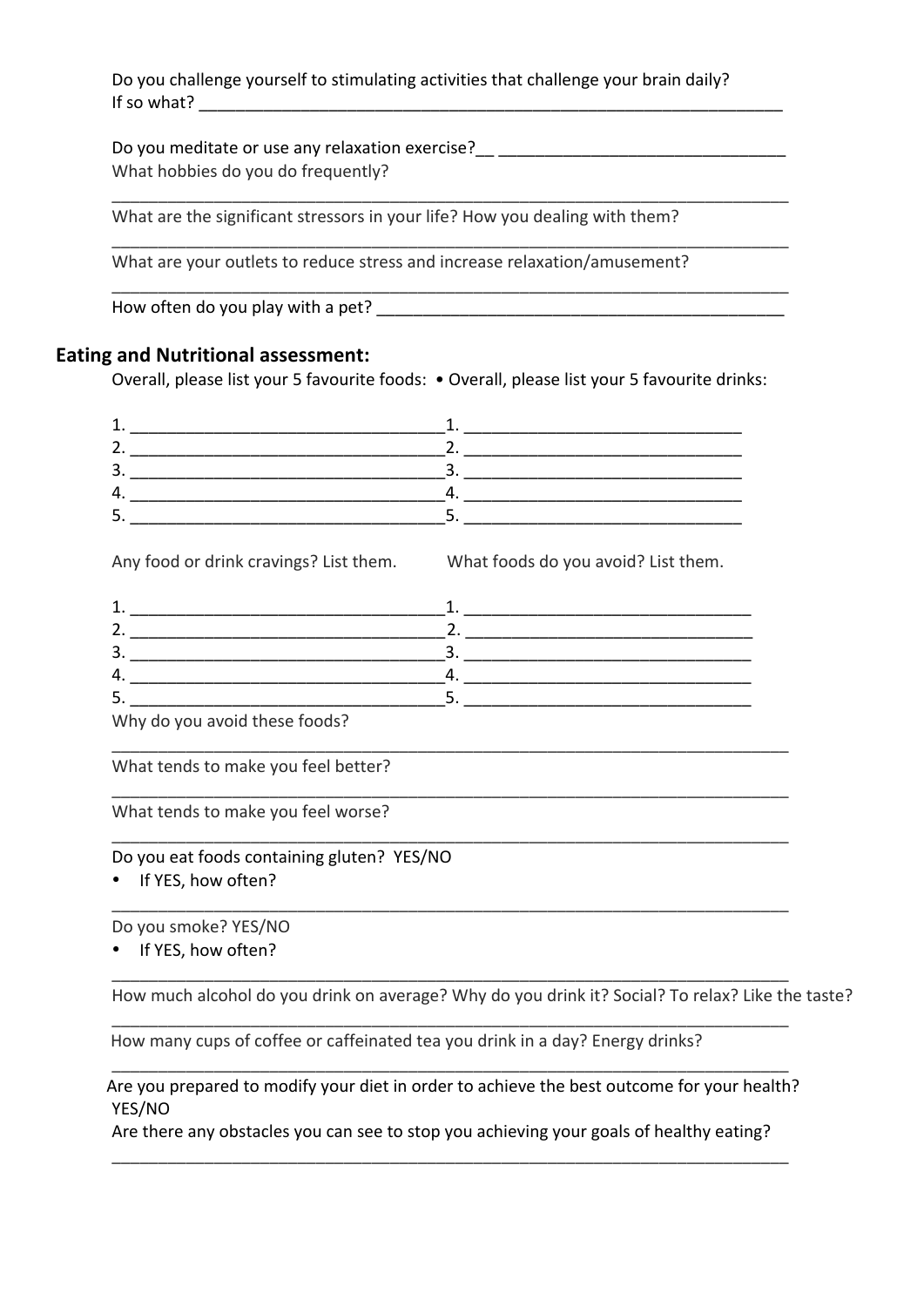**Goals** 3 months health goal?

BIG QUESTION HERE: Please answer this at home and in your own time.... "What is it that stands in the way of you being at peace?"

\_\_\_\_\_\_\_\_\_\_\_\_\_\_\_\_\_\_\_\_\_\_\_\_\_\_\_\_\_\_\_\_\_\_\_\_\_\_\_\_\_\_\_\_\_\_\_\_\_\_\_\_\_\_\_\_\_\_\_\_\_\_\_\_\_\_\_\_\_\_\_\_\_

\_\_\_\_\_\_\_\_\_\_\_\_\_\_\_\_\_\_\_\_\_\_\_\_\_\_\_\_\_\_\_\_\_\_\_\_\_\_\_\_\_\_\_\_\_\_\_\_\_\_\_\_\_\_\_\_\_\_\_\_\_\_\_\_\_\_\_\_\_\_\_\_\_

\_\_\_\_\_\_\_\_\_\_\_\_\_\_\_\_\_\_\_\_\_\_\_\_\_\_\_\_\_\_\_\_\_\_\_\_\_\_\_\_\_\_\_\_\_\_\_\_\_\_\_\_\_\_\_\_\_\_\_\_\_\_\_\_\_\_\_\_\_\_\_\_\_

\_\_\_\_\_\_\_\_\_\_\_\_\_\_\_\_\_\_\_\_\_\_\_\_\_\_\_\_\_\_\_\_\_\_\_\_\_\_\_\_\_\_\_\_\_\_\_\_\_\_\_\_\_\_\_\_\_\_\_\_\_\_\_\_\_\_\_\_\_\_\_\_\_

\_\_\_\_\_\_\_\_\_\_\_\_\_\_\_\_\_\_\_\_\_\_\_\_\_\_\_\_\_\_\_\_\_\_\_\_\_\_\_\_\_\_\_\_\_\_\_\_\_\_\_\_\_\_\_\_\_\_\_\_\_\_\_\_\_\_\_\_\_\_\_\_\_ \_\_\_\_\_\_\_\_\_\_\_\_\_\_\_\_\_\_\_\_\_\_\_\_\_\_\_\_\_\_\_\_\_\_\_\_\_\_\_\_\_\_\_\_\_\_\_\_\_\_\_\_\_\_\_\_\_\_\_\_\_\_\_\_\_\_\_\_\_\_\_\_\_ \_\_\_\_\_\_\_\_\_\_\_\_\_\_\_\_\_\_\_\_\_\_\_\_\_\_\_\_\_\_\_\_\_\_\_\_\_\_\_\_\_\_\_\_\_\_\_\_\_\_\_\_\_\_\_\_\_\_\_\_\_\_\_\_\_\_\_\_\_\_\_\_\_

\_\_\_\_\_\_\_\_\_\_\_\_\_\_\_\_\_\_\_\_\_\_\_\_\_\_\_\_\_\_\_\_\_\_\_\_\_\_\_\_\_\_\_\_\_\_\_\_\_\_\_\_\_\_\_\_\_\_\_\_\_\_\_\_\_\_\_\_\_\_\_\_\_

\_\_\_\_\_\_\_\_\_\_\_\_\_\_\_\_\_\_\_\_\_\_\_\_\_\_\_\_\_\_\_\_\_\_\_\_\_\_\_\_\_\_\_\_\_\_\_\_\_\_\_\_\_\_\_\_\_\_\_\_\_\_\_\_\_\_\_\_\_\_\_\_\_

Any recent lab work? If so, what were the key findings?

Are you happy with your current doctor(s)? Explain?

What do you think caused your symptoms? Main cause.

Do you think you can get better?

How do you feel in the morning?

How do you feel in the evening?

When is the last time you felt good?

Any significant changes before you got sick? New house? New job? Travel? Fired? Mould? Death in family? Bites?

\_\_\_\_\_\_\_\_\_\_\_\_\_\_\_\_\_\_\_\_\_\_\_\_\_\_\_\_\_\_\_\_\_\_\_\_\_\_\_\_\_\_\_\_\_\_\_\_\_\_\_\_\_\_\_\_\_\_\_\_\_\_\_\_\_\_\_\_\_\_\_\_\_

\_\_\_\_\_\_\_\_\_\_\_\_\_\_\_\_\_\_\_\_\_\_\_\_\_\_\_\_\_\_\_\_\_\_\_\_\_\_\_\_\_\_\_\_\_\_\_\_\_\_\_\_\_\_\_\_\_\_\_\_\_\_\_\_\_\_\_\_\_\_\_\_\_

\_\_\_\_\_\_\_\_\_\_\_\_\_\_\_\_\_\_\_\_\_\_\_\_\_\_\_\_\_\_\_\_\_\_\_\_\_\_\_\_\_\_\_\_\_\_\_\_\_\_\_\_\_\_\_\_\_\_\_\_\_\_\_\_\_\_\_\_\_\_\_\_\_

\_\_\_\_\_\_\_\_\_\_\_\_\_\_\_\_\_\_\_\_\_\_\_\_\_\_\_\_\_\_\_\_\_\_\_\_\_\_\_\_\_\_\_\_\_\_\_\_\_\_\_\_\_\_\_\_\_\_\_\_\_\_\_\_\_\_\_\_\_\_\_\_\_ \_\_\_\_\_\_\_\_\_\_\_\_\_\_\_\_\_\_\_\_\_\_\_\_\_\_\_\_\_\_\_\_\_\_\_\_\_\_\_\_\_\_\_\_\_\_\_\_\_\_\_\_\_\_\_\_\_\_\_\_\_\_\_\_\_\_\_\_\_\_\_\_\_

\_\_\_\_\_\_\_\_\_\_\_\_\_\_\_\_\_\_\_\_\_\_\_\_\_\_\_\_\_\_\_\_\_\_\_\_\_\_\_\_\_\_\_\_\_\_\_\_\_\_\_\_\_\_\_\_\_\_\_\_\_\_\_\_\_\_\_\_\_\_\_\_\_

\_\_\_\_\_\_\_\_\_\_\_\_\_\_\_\_\_\_\_\_\_\_\_\_\_\_\_\_\_\_\_\_\_\_\_\_\_\_\_\_\_\_\_\_\_\_\_\_\_\_\_\_\_\_\_\_\_\_\_\_\_\_\_\_\_\_\_\_\_\_\_\_\_

What supplements do you KNOW make you feel good?

What supplements do you KNOW make you feel terrible?

Have you ever done an elimination diet? If so why and how did you feel?

Please provide a food diary for seven days leading up to your initial appointment. If you could also note any symptoms next to each day also. Please email me if you would like a template sent for this.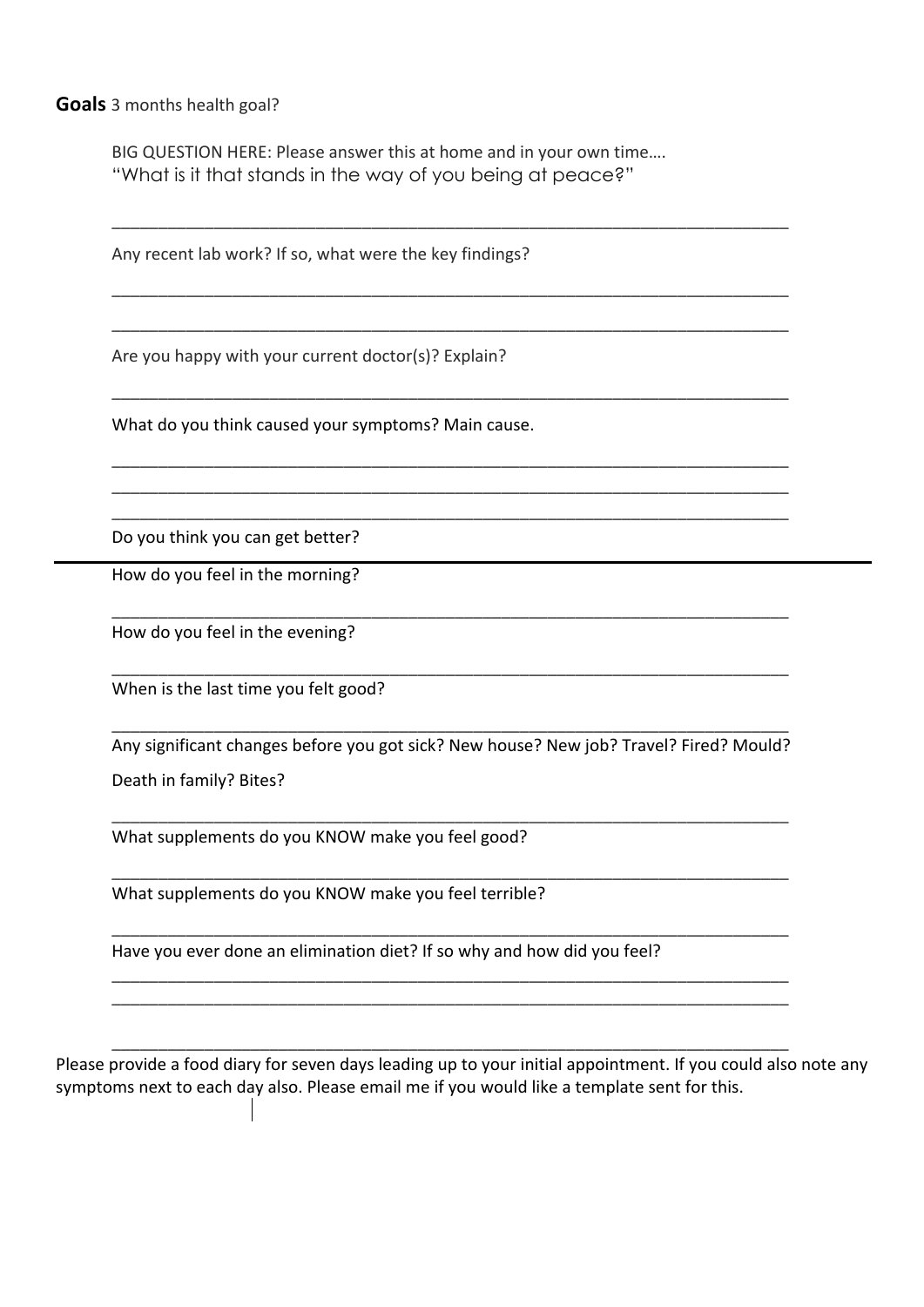# Metabolic Screening Questionnaire

Rate each of the following symptoms based upon your health profile in the last 30 days...

## **POINT SCALE: 0=***Never or almost never* **have the symptom 1=***Occasionally* **have it, effect is** *not severe* **2=***Occasionally* **have it,** *effect is severe* **3=***Frequently* **have it, effect is** *not severe* **4=***Frequently* **have it, effect is** *severe* **Digestive tract \_\_\_\_\_\_** Nauseau or vomiting **Total** \_\_\_\_\_\_ Diarrhoea \_\_\_\_\_\_ Constipation \_\_\_\_\_\_ Bloated Feeling Belching, or passing gas \_\_\_\_\_\_ Heartburn **\_\_\_\_\_\_ Ears Ears Ears Ears Ears Ears Ears Ears Ears Ears Ears Ears Ears** Earaches, ear infections Drainage from ear Ringing in Ears, Hearing Loss **Emotions \_\_\_\_\_** Mood Swings Anxiety, fear or nervousness Anger, Irritability, or aggressiveness \_\_\_\_\_\_ Depression **\_\_\_\_\_\_ Energy / Activity**  $\frac{1}{2}$  Fatigue, sluggishness Apathy, lethargy \_\_\_\_\_\_ Hyperactivity \_\_\_\_\_\_ Restlessness **\_\_\_\_\_\_ Eyes CONFIDENT CONFIDENT CONFIDENT CONFIDENT CONFIDENT CONFIDENT CONFIDENT CONFIDENT CONFIDENT CONFIDENT CONFIDENT CONFIDENT CONFIDENT CONFIDENT CONFIDENT CONFIDENT CONFIDENT CONFIDENT** Swollen, reddened or sticky eyelids Bags or dark circles under eyes Blurred or tunnel vision (does not include near/far sightedness) Heart **Interposite Lightnife Lightnife Lightnife Lightnife Lightnife Lightnife Lightnife Lightnife Lightnife Lightnife Lightnife Lightnife Lightnife Lightnife Lightnife Lightnife Lightnife Lightnife Lightnife Lightnife Lig** Rapid or Pounding Heartbeat Chest Pain Faintness **Head \_\_\_\_\_\_** Headaches Dizziness Insomnia **Joints/ Muscles \_\_\_\_\_\_** Pain or aches in joints \_\_\_\_\_\_ Arthritis Stiffness or limitation of movement Pain or aches in muscles Feeling of weakness or tiredness **Lungs Lungs Chest Congestion** Asthma, bronchitis Shortness of breath Difficulty breathing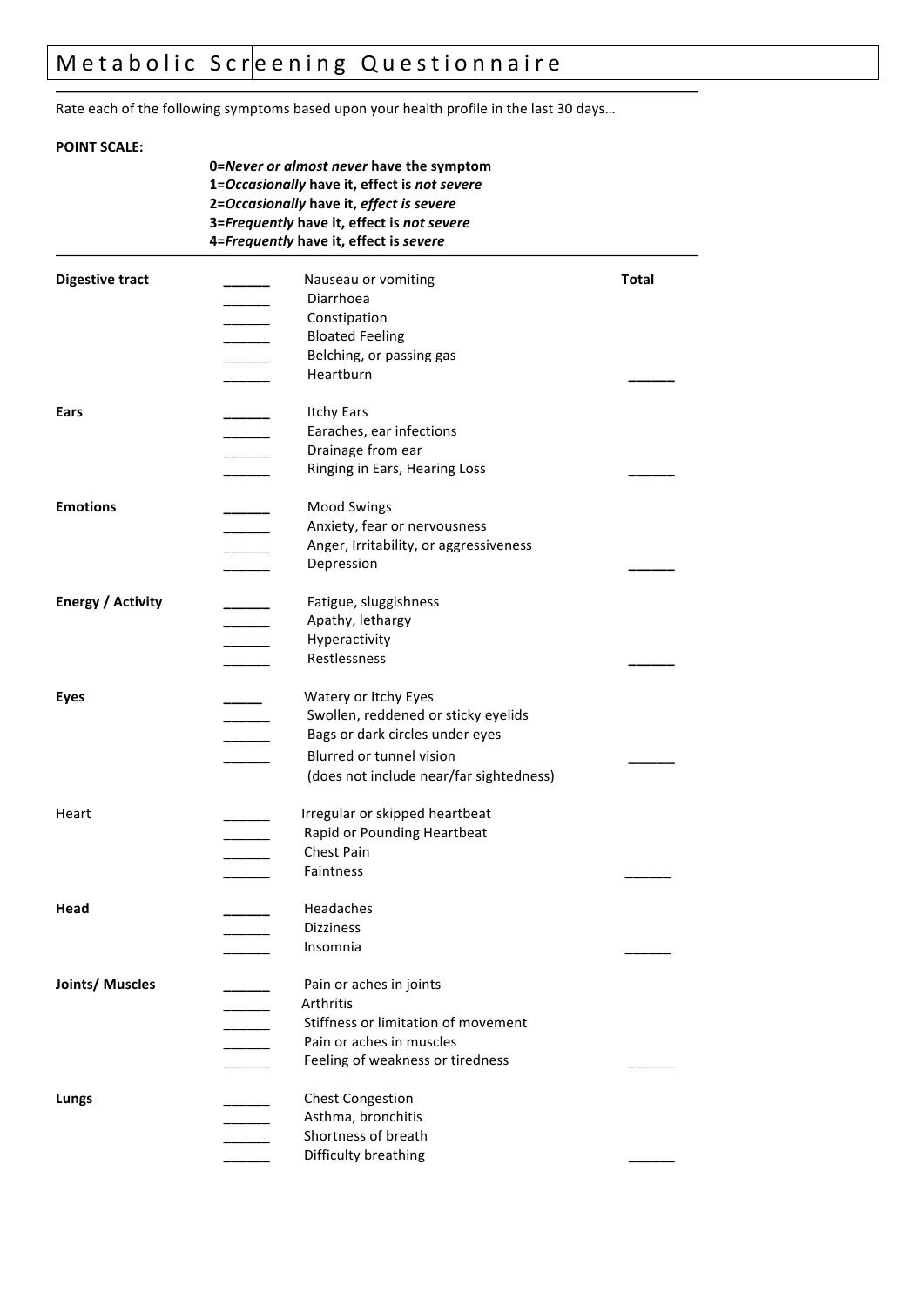| Mind         | Poor Memory<br>Total                                                  |  |
|--------------|-----------------------------------------------------------------------|--|
|              | Confusion, poor comprehension                                         |  |
|              | Poor concentration                                                    |  |
|              | Poor physical coordination<br>$\overline{\phantom{0}}$                |  |
|              | Difficulty in making descisions<br>$\overline{\phantom{a}}$           |  |
|              | Stuttering or stammering<br>$\overline{\phantom{a}}$                  |  |
|              | Slurred speech<br>$\overline{\phantom{a}}$                            |  |
|              | Learning disabilities                                                 |  |
| Mouth/Throat | Chronic coughing Total                                                |  |
|              | Gagging, frequent need to clear throat                                |  |
|              | Sore throat, hoarseness, loss of voice                                |  |
|              | Swollen or discoloured tongue, gums, lips<br>$\overline{\phantom{a}}$ |  |
|              | Canker sores                                                          |  |
|              |                                                                       |  |
| <b>Nose</b>  | Stuffy nose                                                           |  |
|              | Sinus problems<br>$\overline{\phantom{a}}$                            |  |
|              | Hay fever<br>$\overline{\phantom{a}}$                                 |  |
|              | Sneezing attacks<br>$\mathcal{L}^{\mathcal{L}}$                       |  |
|              | <b>Excessive mucous formation</b>                                     |  |
| <b>Skin</b>  | Acne                                                                  |  |
|              | Hives, rashes, or dry skin                                            |  |
|              | Hair loss                                                             |  |
|              | Flushing or hot flashes                                               |  |
| Weight       | _____ Binge eating/drinking                                           |  |
|              | ____ Craving certain foods                                            |  |
|              | <b>Excessive Weight</b>                                               |  |
|              | ____ Compulsive eating                                                |  |
|              | Water retention                                                       |  |
|              | Underweight                                                           |  |
| Other        | Frequent Illness                                                      |  |
|              | Frequent or urgent urination                                          |  |
|              | Genital itch or discharge                                             |  |
|              |                                                                       |  |

Grand total Comments: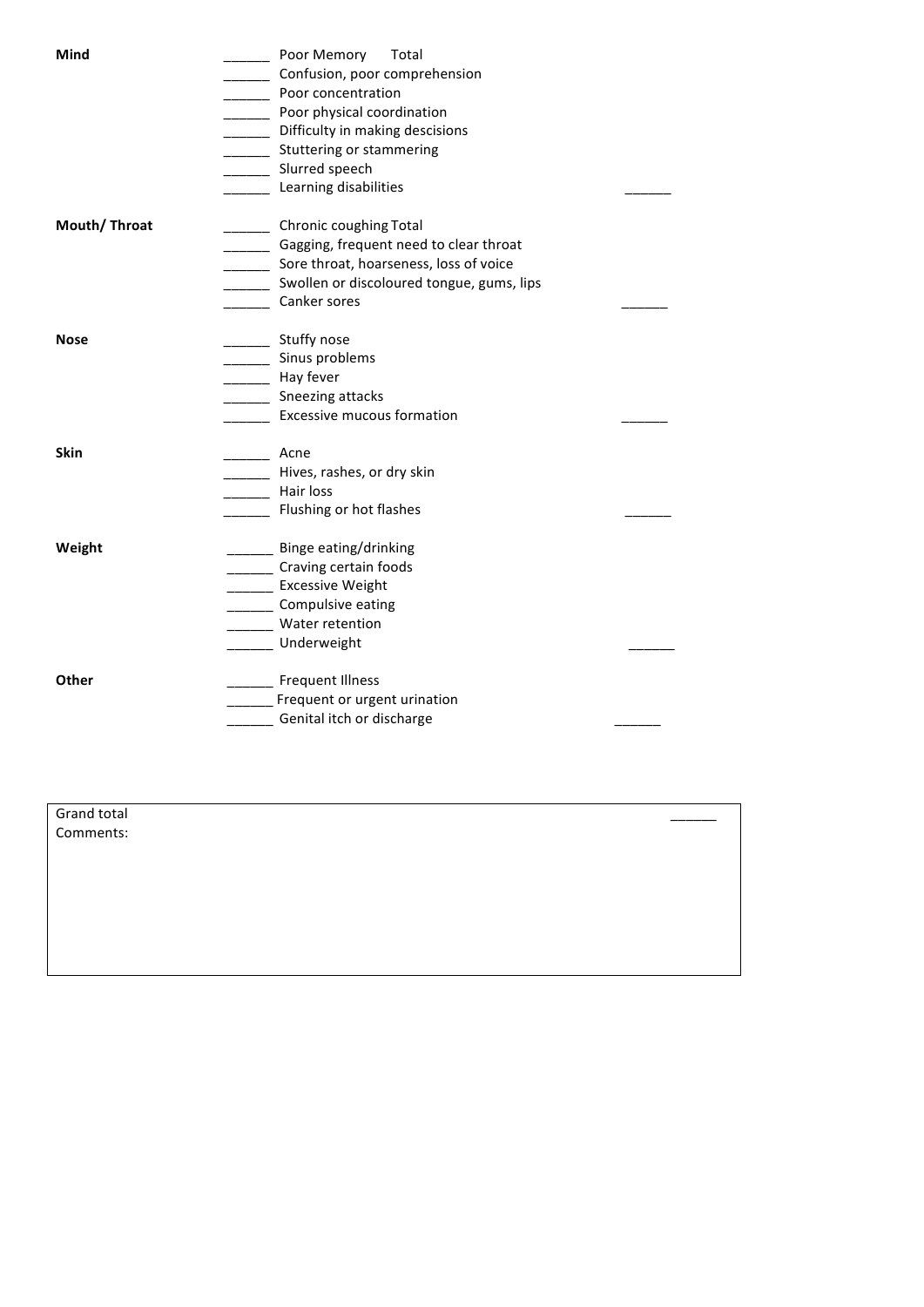### Please answer the following Questions by ticking the most appropriate answer:

|                                                                                                       | <b>YES</b> | ΝO |
|-------------------------------------------------------------------------------------------------------|------------|----|
| 1. Have you ever been treated with Antibiotics?                                                       |            |    |
| 2. Have you ever had problems with Yeast infections?                                                  |            |    |
| 3. Do you eat or crave a lot of sweet foods?                                                          |            |    |
| 4. Do you have a problem with food allergies?                                                         |            |    |
| 5. Have you suffered from any food poisoning?                                                         |            |    |
| 6. Do you or have you consumed alcohol on a regular basis?                                            |            |    |
| 7. Have you ever taken the drugs Zantec or Tagamet?                                                   |            |    |
| 8. Do you take aspirin, panadeine, nurofen, or other pain killers?                                    |            |    |
| 9. Do you take other types of drugs regularly?                                                        |            |    |
| 10. Are you often in contact with organic chemicals (ie:insecticides, herbicides,<br>petrochemicals?) |            |    |
| 11. Do you react to strong perfumes, car exhaust, etc?                                                |            |    |
| 12. Do you or have you ever smoked or used tobacco products?                                          |            |    |
| 13. Are you exposed to passive cigarette smoke?                                                       |            |    |
| 14. Do you consume beverages / food containing caffeine?                                              |            |    |
| 15. Do you consume organic foods                                                                      |            |    |
| 16. Has any of your family been diagnosed with a genetic problem?                                     |            |    |
| 17. Have you ever had an operation?                                                                   |            |    |
| 18. If yes, for what?                                                                                 |            |    |

#### LIVER DETOXIFICATION TEST (LDT) SCREENING QUESTIONS

A certain percentage of people will experience adverse reactions during liver detoxification. This reactions include, but are not limited to shakiness, headaches, nauseau, palpitations, light headedness, and sweating. The following questions will help isolate those patients who may experience these types of reactions.

A. Do you react when you consume caffeine-containing beverages or food?

B. Are you sensitive to food additives such as M.S.G.?

C. Do you have a history of liver problems? \_\_\_\_\_\_\_\_\_\_\_\_\_\_\_\_\_\_\_\_\_\_\_\_\_\_\_\_\_\_\_\_\_\_\_\_\_ If Yes Please describe the problem:

D. Are you currently taking any drugs? If yes please list below: Please bring all medications with you at your next visit.

\_\_\_\_\_\_\_\_\_\_\_\_\_\_\_\_\_\_\_\_\_\_\_\_\_\_\_\_\_\_\_\_\_\_\_\_\_\_\_\_\_\_\_\_\_\_\_\_\_\_\_\_\_\_\_\_\_\_\_\_\_\_\_\_\_\_\_\_\_\_\_\_\_\_\_\_\_\_\_\_\_\_\_\_

\_\_\_\_\_\_\_\_\_\_\_\_\_\_\_\_\_\_\_\_\_\_\_\_\_\_\_\_\_\_\_\_\_\_\_\_\_\_\_\_\_\_\_\_\_\_\_\_\_\_\_\_\_\_\_\_\_\_\_\_\_\_\_\_\_\_\_\_\_\_\_\_\_\_\_\_\_\_\_\_\_\_\_\_

\_\_\_\_\_\_\_\_\_\_\_\_\_\_\_\_\_\_\_\_\_\_\_\_\_\_\_\_\_\_\_\_\_\_\_\_\_\_\_\_\_\_\_\_\_\_\_\_\_\_\_\_\_\_\_\_\_\_\_\_\_\_\_\_\_\_\_\_\_\_\_\_\_\_\_\_\_\_\_\_\_\_\_\_

E. List all supplements you are taking and what time of day you are taking them.

\_\_\_\_\_\_\_\_\_\_\_\_\_\_\_\_\_\_\_\_\_\_\_\_\_\_\_\_\_\_\_\_\_\_\_\_\_\_\_\_\_\_\_\_\_\_\_\_\_\_\_\_\_\_\_\_\_\_\_\_\_\_\_\_\_\_\_\_\_\_\_\_\_\_

If possible please provide a morning void of urine in a sterile plastic container purchased from a chemist (\$1.50) but make sure the evening before no alcohol and eat a good amount of protein in your meal.

\_\_\_\_\_\_\_\_\_\_\_\_\_\_\_\_\_\_\_\_\_\_\_\_\_\_\_\_\_\_\_\_\_\_\_\_\_\_\_\_\_\_\_\_\_\_\_\_\_\_\_\_\_\_\_\_\_\_\_\_\_\_\_\_\_\_\_\_\_\_\_\_\_\_\_\_\_\_\_\_\_\_\_\_\_